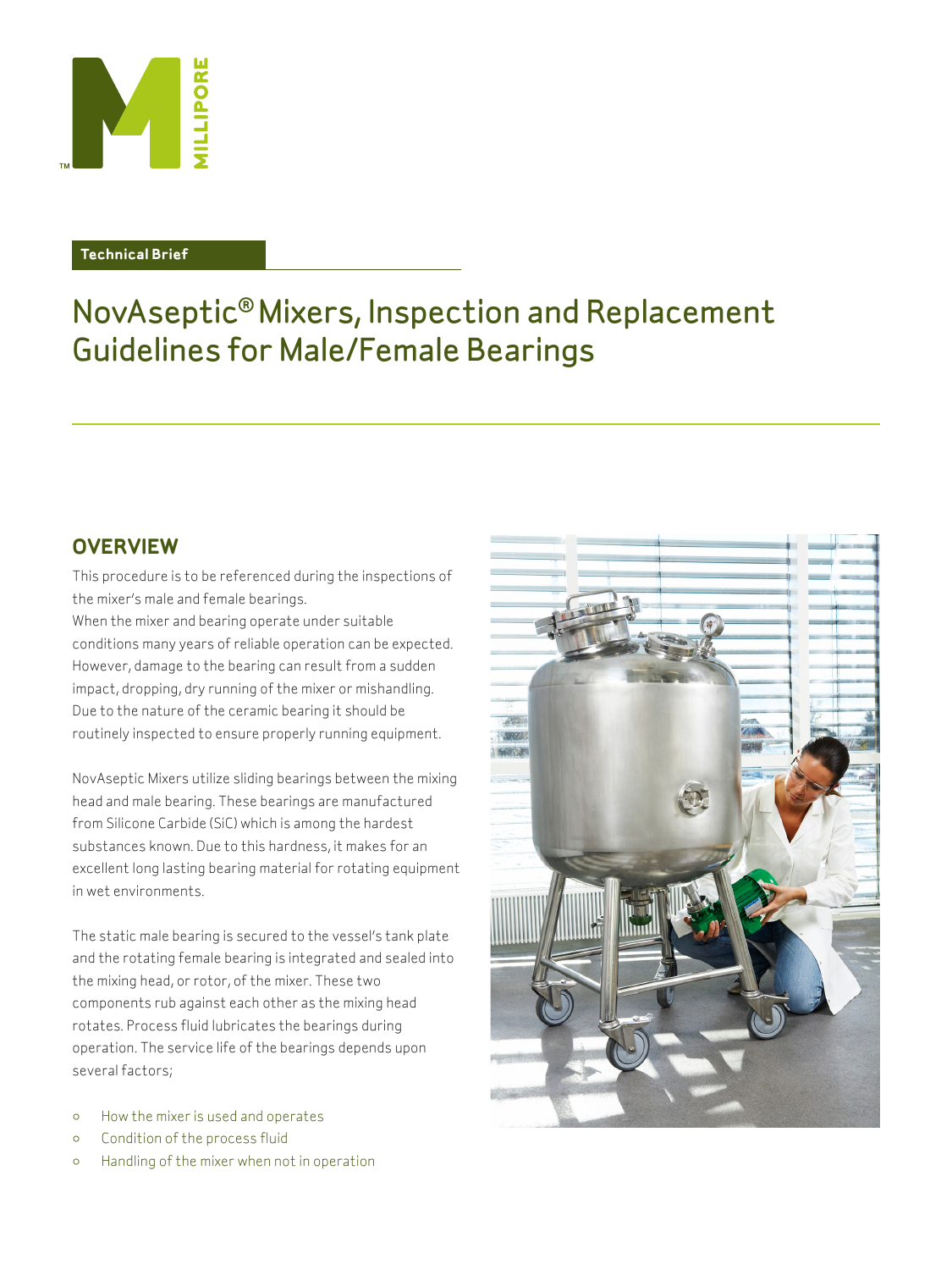# **Installation of the Mixer**

# **Welding Tank Plate into Tank**

When welding the tank plate into the tank, specific procedures must be followed to prevent excessive distortion of the tank plate due to overheating. If the concentricity of the tank plate is out of specification, the mixing head and/or the outer driving head of the drive unit will rub against the tank plate damaging it. If this occurs, the tank plate must be repaired and/or replaced. Millipore offers heat sink welding tools designed to help ensure appropriate welding of the tank plate.

# **Measuring Concentricity of Tank Plate**

To ensure the tank plate is not damaged during welding, it is recommended to use the NovAseptic Gauge 1 and 2 to measure the concentricity of the tank plate after it has been welded in. See the Installation and User Guide for NovAseptic Mixers for more details.

# **Male Bearing and Mixing Head Installation**

The male bearing must be secured and tightened at the proper torque to the tank plate. Failure to do so may result in the male bearing to come loose and cause the mixing head to vibrate during operation. Although Silicone Carbide is hard it is also brittle. Excessive vibration can cause the male or female bearing to crack and disintegrate.

When installing the mixing head onto the male bearing care must be taken not to drop the mixing head onto to the male bearing. Excessive impact force will result in cracks forming in the bearings. To prevent damage, carefully lower the mixing head onto the male bearing on the tank plate with the proper tools, or install by hand manually.

The drive unit must be mounted after installing the mixer head. This prevents damaging the bearing due to the strong magnetic forces.



# **How the Mixer is Used and Operated**

If the user follows the Installation and User Guide for NovAseptic Mixers, the bearing will provide years of service. Below are several precautions to take into account to ensure this occurs.

### **Do not Operate the Mixer When Dry**

The process fluid lubricates the bearings during operation. If the mixer is used when the vessel is empty it will cause excessive wear and result in the bearings to over heat. This will result in rapid premature wear with a sudden temperature rise causing cracking and failure of the bearings.

### **Magnetic De-coupling**

Under certain conditions the mixer may operate too fast for the process conditions within the tank. This can result in the mixing head "de-coupling" from the magnetic field of the magnets in the outer driving head of the drive unit. This occurs when the rotating force of the mixing head becomes greater than the attractive magnetic force. If this occurs, excessive vibration, or "shattering", of the mixing head against the bearings can occur. Too much shattering may cause the bearings to chip or crack due to excessive and repetitive impacts. Magnetic de-coupling is avoided by verifying the maximum rpm and an appropriate ramp up/down time for each operation the mixer will be used in. These parameters should be set in the Variable Frequency Drive (VFD) before starting operation.

 The maximum motor torque should be limited by setting the max amp in the VFD to the nominal amp of the motor.

# **Moving the Mixer in a Mobile Tank or Vessel**

NovAseptic Mixers may be installed and used on mobile tanks. When moving the tanks without the drive unit installed it is important to prevent excessive vibration of the mixing head against the male bearing. If this occurs, the bearings could be damaged and crack. Before moving the mobile tank, the mixing head attractor tool should be installed to secure the mixing head and prevent excessive vibration. This tool contains magnets that safely secure the mixing head on the male bearing.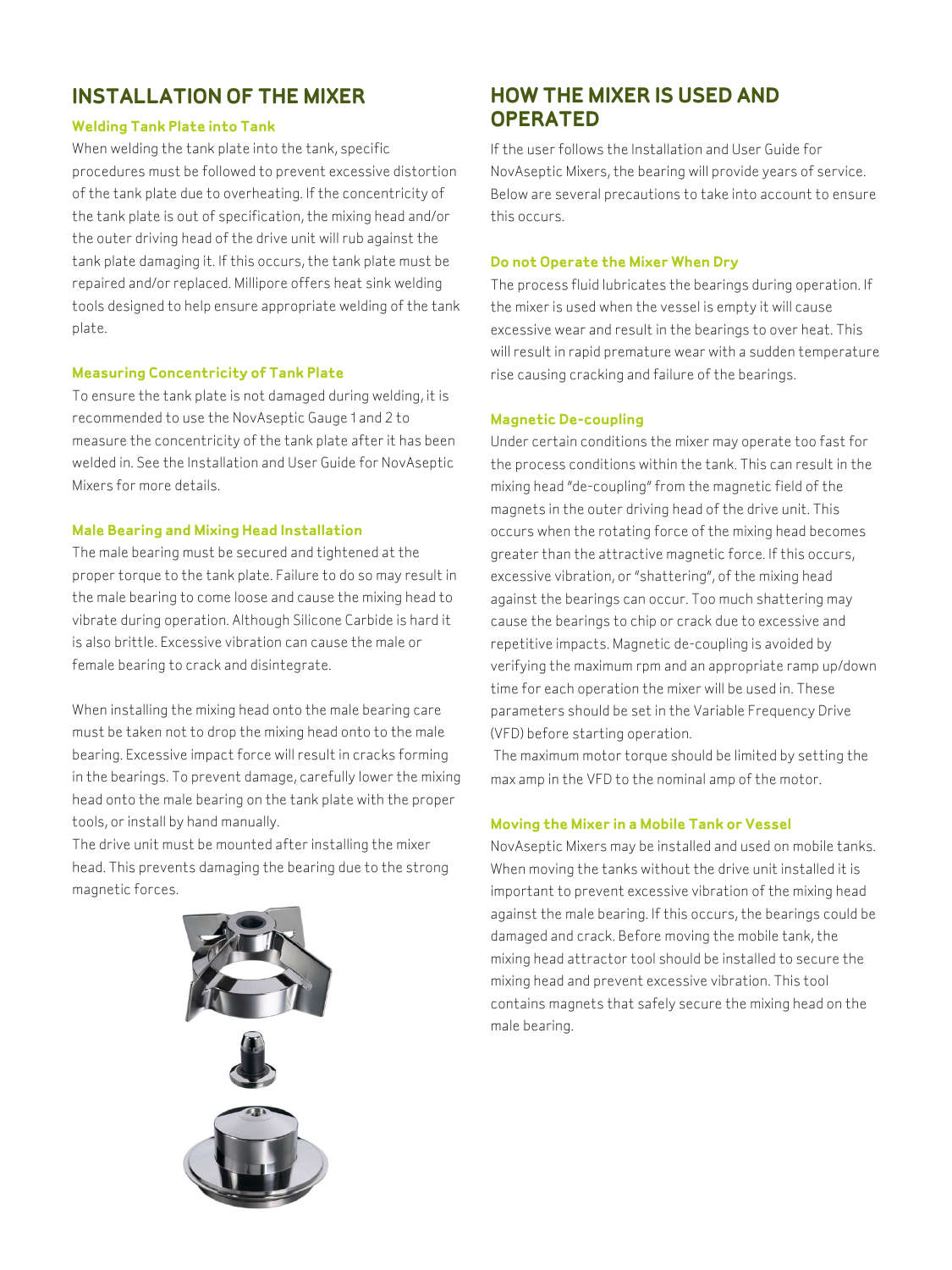#### **The Condition of the Process Fluid**

The NovAseptic Mixers are designed to operate over a wide range of process conditions. The mixing solution should be free of insoluble, hard and abrasive solids in suspension. Suspended solids may get in between the male and female bearing and cause the surface of the bearings to become scored and abraded. Once the bearing surface is roughened the life of the bearing is significantly reduced.

When under process conditions such as hot WFI or extended CIP/SIP, care should be taken not to damage the surface of the ceramic bearings. Refer to the Installation and User Guide for NovAseptic Mixers for more details.

# **Male and Female Bearing Inspection Procedures**

The purpose of these instructions is to guide the user in checking the condition and wear of the male and female bearings. If the male bearing exhibits characteristics that should not exist it should be replaced with a new one. Mixing heads with female bearings that do not meet the tolerances should be sent to Millipore for repair or be replaced with a new mixing head.

#### **Inspection of Integrity of Male Bearing and O-rings**

Visually inspect the ceramic sleeve and stainless ends for any damage (scratches, cracks, gauling, etc).

Inspect the bottom o-ring for splits, wear, swelling, or flaking. Damage to o-ring may be an indicator of chemical attack. It is recommended to replace the o-ring each time the male bearing is removed from the tank plate. Ensure the thread of the bearing is not damaged or worn and that each thread is sharp and fully formed. When re-installing the male bearing, ensure it is tightened until there is metal-to-metal contact.

#### **Dimensional Check of Bearing**

Inspections of the male and female bearing ceramic material should be performed to ensure they are in good condition and that the external dimensions are within specifications.

Over time the male bearings will take on a shape similar to Figures 2 and 3 below. Normal wear will not be visible to the human eye.

To determine the condition of the bearings they are to be measured with a precise micrometer.

In Table 2 and 3 are two recommended micrometers. If similar micrometers are unavailable, measurements of the bearings may be subcontracted to a qualified precision measuring company.





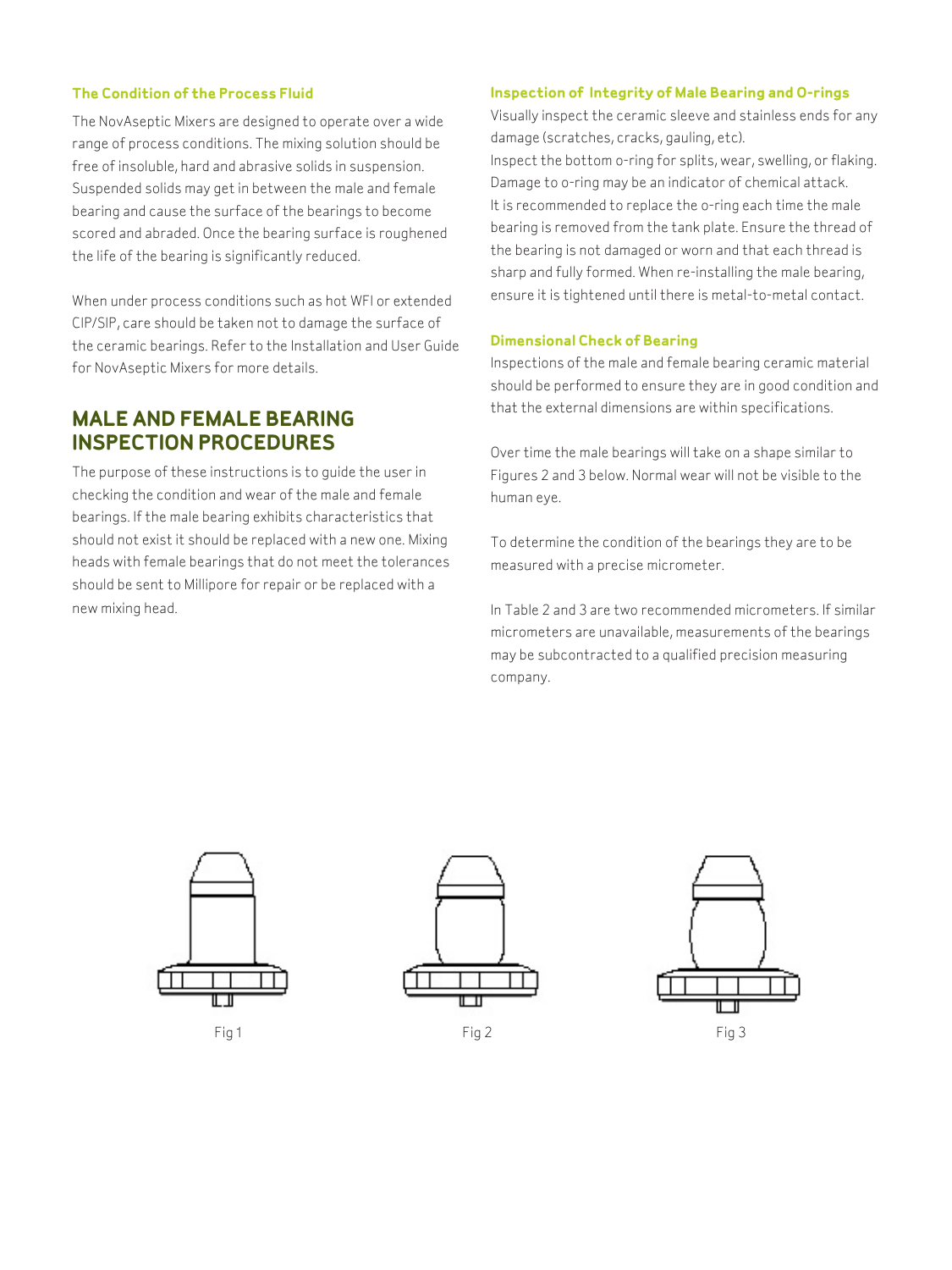# Table 2. **Recommended Tools (Micrometers) and Tolerances for Male Bearing**

| Catalogue<br><b>Number</b><br>(Explanation) | GM05/24 (GMP50)<br>GM1/24 (GMP100)<br>G20-010 (HS T10)                                            | GM510/24 (GMP500-1000)<br>GM20/24 (GMP2000)<br>G20-005 (HS T60 & HSI T60)<br>G20-008 (USM T60) | GM50300/24 (GMP5000-GMP30000)<br>G20-007 (HS T260)<br>G20-006 (USM T260) | <b>New</b> |  |
|---------------------------------------------|---------------------------------------------------------------------------------------------------|------------------------------------------------------------------------------------------------|--------------------------------------------------------------------------|------------|--|
| Micrometer Tool<br>(Recommended)            | Mitutoyo®: Digimatic Series 395<br>Mitutoyo®: Digimatic Series 293<br>$n_{\text{attime}}$<br>16/6 |                                                                                                |                                                                          |            |  |
| Micrometer Tool<br>(Range (mm))             | $11.5 - 12.0$                                                                                     | $19.5 - 20.0$                                                                                  | $29.5 - 30.0$                                                            |            |  |
| Male Bearing<br>(Min. Diameter<br>$(mm)*$   | Min. 11.96                                                                                        | Min. 19.96                                                                                     | Min. 29.96                                                               | After Wear |  |

\*Note: Minimum diameter is noted for the Male bearing

# Table 3. **Recommended Tools (Micrometers) and Tolerances for Female Bearing**

| Catalogue<br><b>Number</b><br>(Explanation)         | GM05/12 (GMP50)<br>GM1/12 (GMP100)<br>G10-013 (HS T10)                            | GM5/120 (GMP500)<br>GM10/120 (GMP1000)<br>GM20/12 (GMP2000)<br>G10-009 (HS T60 & HSI T60)<br>G10-012 (USM T60) | GM50/12 (GMP5000)<br>GM100/12 (GMP10000)<br>GM200/12 (GMP20000)<br>GM300/12 (GMP30000)<br>G10-010 (HS T260)<br>G10-011 (USM T260) | <b>New</b> |  |
|-----------------------------------------------------|-----------------------------------------------------------------------------------|----------------------------------------------------------------------------------------------------------------|-----------------------------------------------------------------------------------------------------------------------------------|------------|--|
| Micrometer Tool<br>(Recommended)                    | Mitutoyo®: Borematic Series 568<br><b>BOOY</b><br>Mitutoyo®: Digimatic Series 468 |                                                                                                                |                                                                                                                                   |            |  |
| Micrometer Tool<br>(Range (mm))                     | $12.0 - 12.5$                                                                     | $20.0 - 20.5$                                                                                                  | $30.0 - 30.5$                                                                                                                     |            |  |
| <b>Female Bearing</b><br>(Max. Diameter<br>$(mm)**$ | Max. 12.06                                                                        | Max. 20.06                                                                                                     | Max. 30.06                                                                                                                        | After Wear |  |

\*\*Note: Maximum diameter is noted for the Female bearing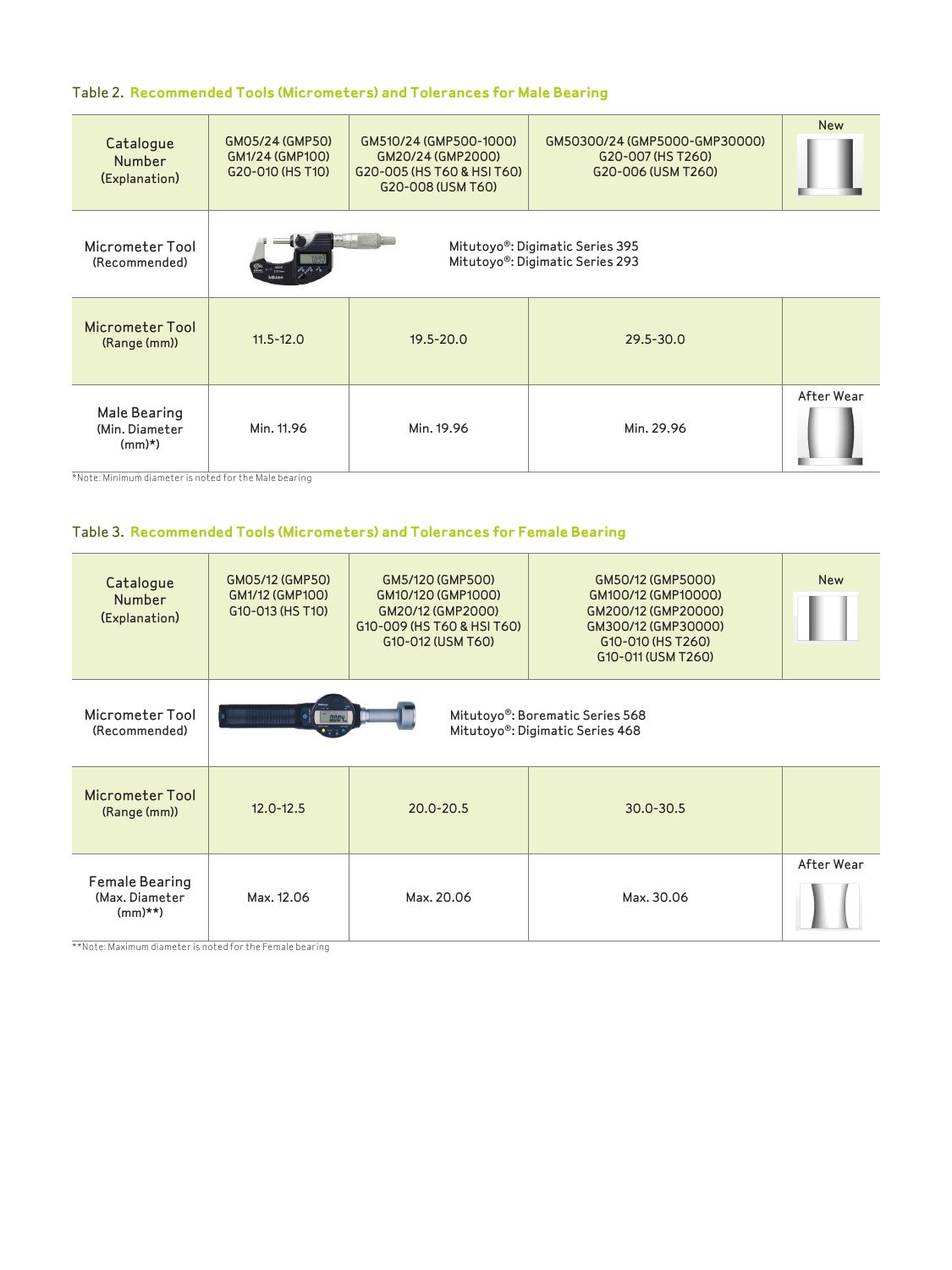# **Measurement of the Bearing Dimensions**

Measuring the dimensions of the Silicone Carbide bearings should be performed on a minimum of 6 different points; ref: graphics below.

Position the micrometer at the top of the bearing and measure 6 separate positions on the bearing surface. To measure the dimensions of the bearing start from the top and rotate 90° at each height. Measurements should be taken using the following pattern: 1A, 1B, 2A, 2B, 3A and 3B. ; ref: graphics below.

If the bearings are measured at more than 6 points it is recommended to measure at the very top and bottom of the bearing surface. These points are where the most amount of bearing wear is likely to occur, (i.e. points 1 and 3 in graphic below).

To minimize the risk of error, each measurement point should be taken twice.



*Measuring Points for Male Bearing*

*Measuring Points for Female Bearing (Mixing Head)*



### **Interpreting Your Results**

The male bearing may continue to be used if the measurements for the male bearing are greater than the minimum values in Table 2, and the inspection of the bearing surface does not show evidence of any chips, cracks or damage. If not the male bearing should be replaced or returned to Millipore for repair.

If the measurements for the female bearing within the mixing head (or rotor) is less than the maximum dimension in Table 2 and the surface does not show evidence of any chips, cracks or damaged the bearing may continue to be used. If not the mixing head should be returned to Millipore for repair.